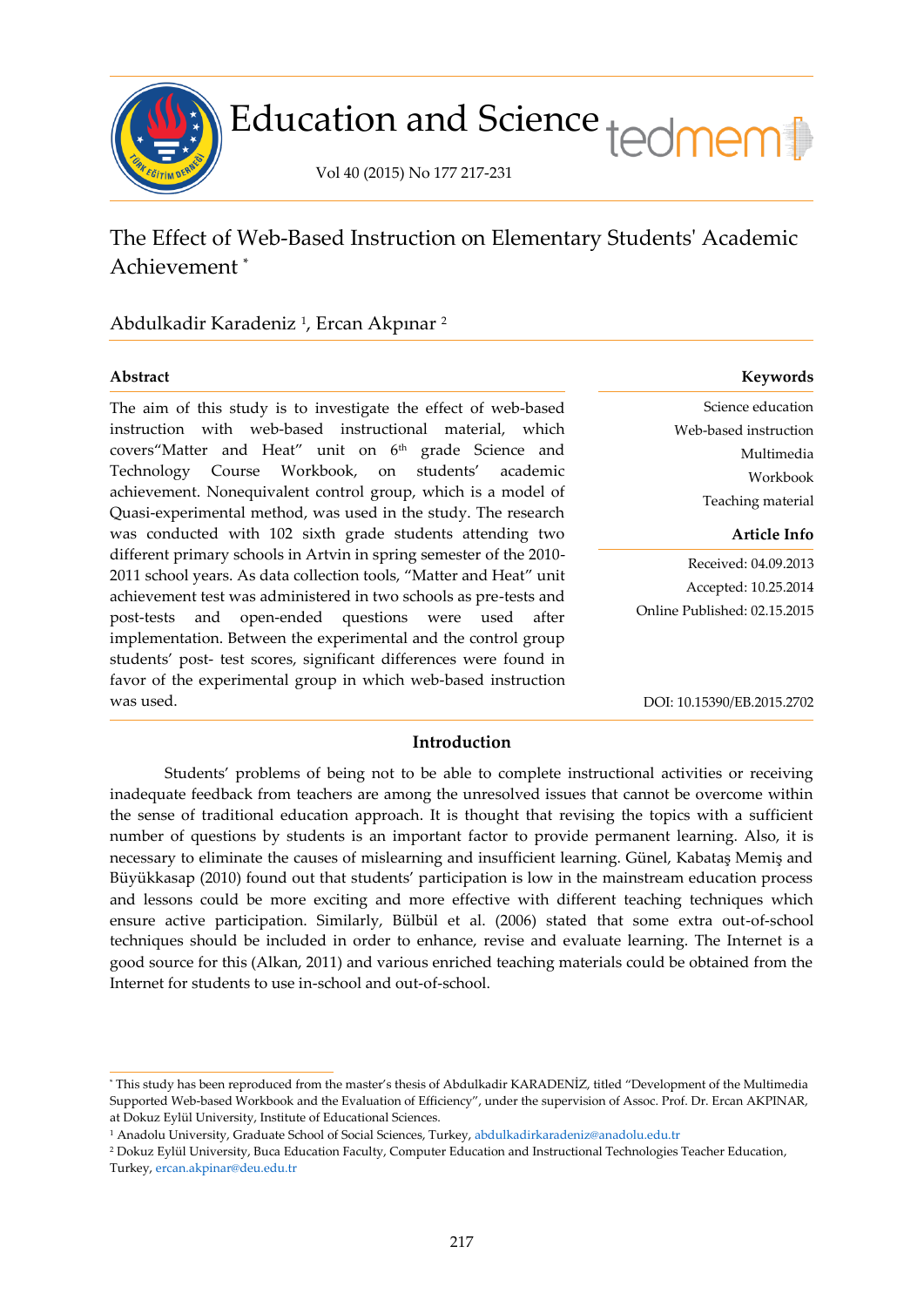A lot of different approaches have been used within the educational system, and web-based teaching is one of these approaches. Enriching the lessons at school with the Internet sources is called Internet-based or web-based teaching (WBT) (Kaya, 2002). Web-based teaching should not only have written materials but also audible and interactive materials as they increase learning efficiency. It can be said that the finding above popularized web-based teaching and materials. These changes and developments can fulfill individual needs and meet the needs of students with different expectations (Erdoğan, 2008; Odabaşı, Çoklar, Kıyıcı & Akdoğan, 2005). In web-based teaching (WBT), students are the focal point and the content is designed in a way students can learn it with interaction. Besides, time and place of learning are not the central considerations in web-based teaching; learning is not limited to traditional weekly course hours. It also provides flexibility for the teachers. Teachers can communicate with their students apart from the lessons and follow their students' progress and lessons (Bay & Tüzün, 2002; Doruk, 2005; Yalabık & Onay, 1998). Content enriched with multimedia technologies, effective lesson presentation, prompt feedback, and assessment possibilities demonstrate the importance of Internet-based applications. It is stated that sufficient and valid web-based educational content, which is developed with multimedia tools, appeals to more than than one sense and owing to its provision of active participation of students in the learning process, it maximizes the retention of learning as it provides learning by doing, hearing and reading (Azeta, 2008; Orhun, 2004).

Web-based multimedia supported teaching materials are quite advantageous in that they provide teaching close to real-life experiences, retention and attractiveness as well as a flexible learning environment (Akkoyunlu and Yılmaz, 2005). Findings of the studies on multiple learning styles reveal that it is necessary to make multimedia supported teaching materials widespread (Bhowmick, Khasawneh, Bowling, Gramopadhye & Melloy, 2007; Huang, 2005; Veenema & Gardner, 1996). Sharing multimedia applications and evaluating students on the web affect learning positively (Fakas, Nguyen & Gillet, 2005; Kaifi, Mujtaba & Williams, 2009; Papastergio, 2011; Wright, 2008) and there are many experimental studies on this topic (Akpınar, Ergin, Tatar & Yıldız, 2010; Baki, Karakuş & Kösa, 2008; González, Jover, Cobo & Muñoz 2010; Wang, 2008; Yen, Tuan & Liao, 2010). Akpınar et al. (2010) presented a multimedia supported application to primary school students and found out that it had a positive impact on students' academic achievement and attitude. Similarly, Çetin and Günay (2010) used web-based teaching materials for the "States of Matter and Heat" unit in the 8<sup>th</sup> grade Science and Technology courses, and deduced that web-based teaching was more effective on students' academic achievement than traditional teaching. However; when the literature is investigated, it is observed that there are no studies on web-based applications for primary school students' workbooks. Also, it is stated that a lot of e-content has to be developed within the scope of FATIH Project (MEB, 2013). Similarly, Türel (2012) highlights a need for technology-enriched materials in his studies. Therefore, it is expected that the study on the web-based workbook would fulfill the gap in the field. This study is considered important because primary school students have many misconceptions on "Matter and Heat" topic (Clough & Driver, 1985; Kırıkkaya & Güllü, 2008; Nachimias, Stavy & Avrams, 1990; Sözbilir, 2003; Şenocak, Dilber, Sözbilir & Taşkesenligil, 2003; Tanahoung, Chitaree & Soankwan, 2010); most of the studies are in descriptive survey design and applied studies are suggested in these studies (Çetin and Günay, 2010); there is no study on webbased workbooks at primary school level; and there is a lack of web-based/ web-supported applications at primary school level (Bhowmick et al, 2007; Huang, 2005). Besides, when teachers use traditional student workbooks, they confront with some problems like they do not have enough time the key element of contemporary curricula (Karacaoğlu and Acar, 2010) - to evaluate their students' assignments; they can not save students' assignments, and they can not make process assessment. It is expected that the web-based workbook developed within this purpose will help teachers and students overcome these problems.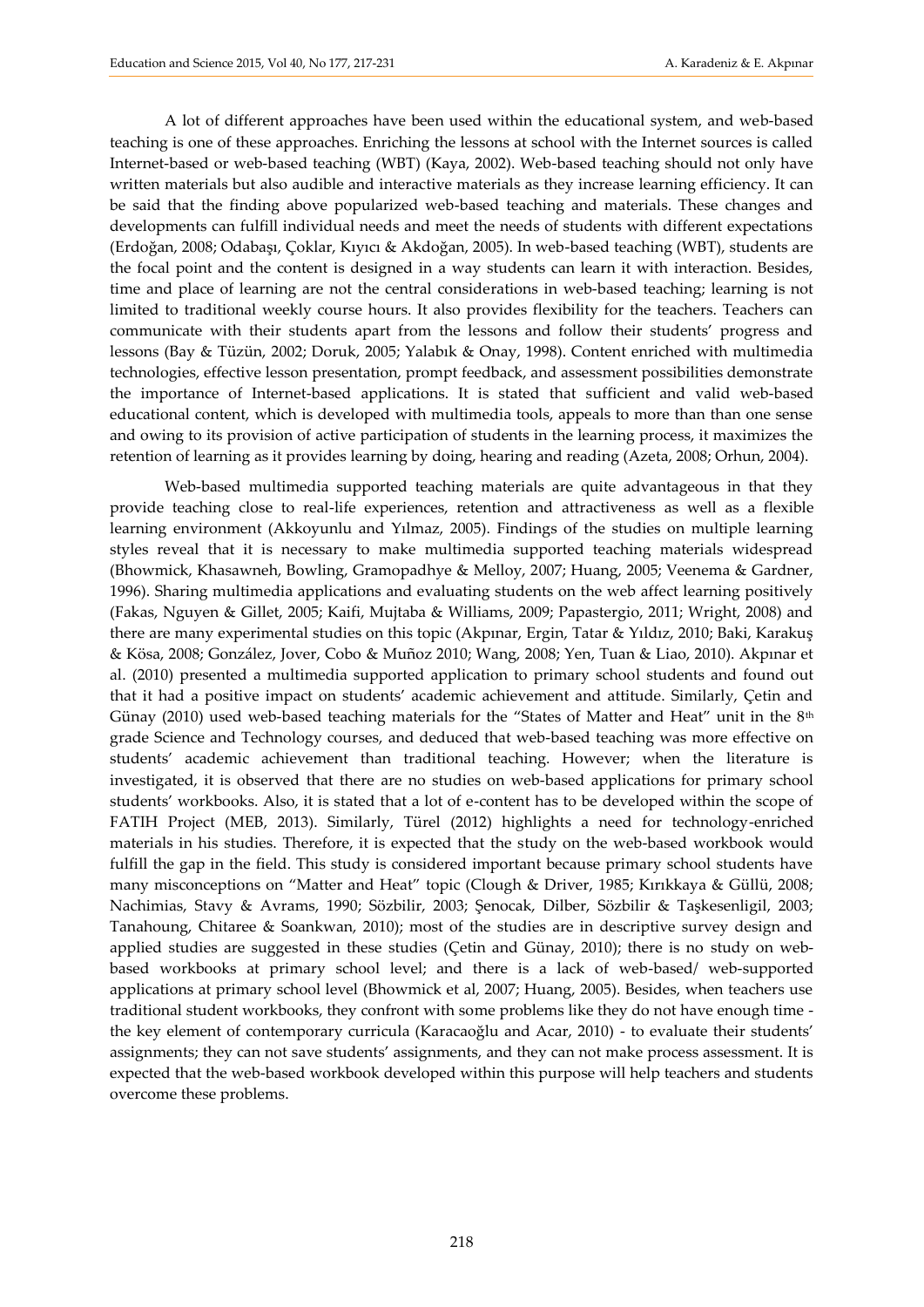#### *Purpose of the Study*

In this study, it is aimed to investigate the effect of multimedia supported web-based workbook, which is developed for "Matter and Heat" unit of the 6th grade Science and Technology Workbook, on students' academic achievement.

#### *Research Question*

The main research question of present study is "Does the multimedia supported web-based workbook affect students' academic achievement in "Matter and Heat" unit of Science and Technology course?" The following secondary questions are investigated within the scope of main research problems:

- Q1: Is there a significant difference between the pre-test and post-test results of the 6th grade experimental and control group students in terms of academic achievement in "Matter and Heat Achievement Test"?
- Q2: Is there a difference in the accuracy levels of open-ended post-test questions on "Matter and Heat" unit between the 6th grade experimental and control group students?

#### *Limitations of the Study*

The sampling group is limited to 102 (50 in the experimental group, 52 in the control group) 6th grade students.

- The study is limited to "Matter and Heat" unit of 6th grade Science and Technology course.
- The study is limited to two primary schools in Artvin.
- Open-ended questions, which are used to collect data, are used only after the implementation.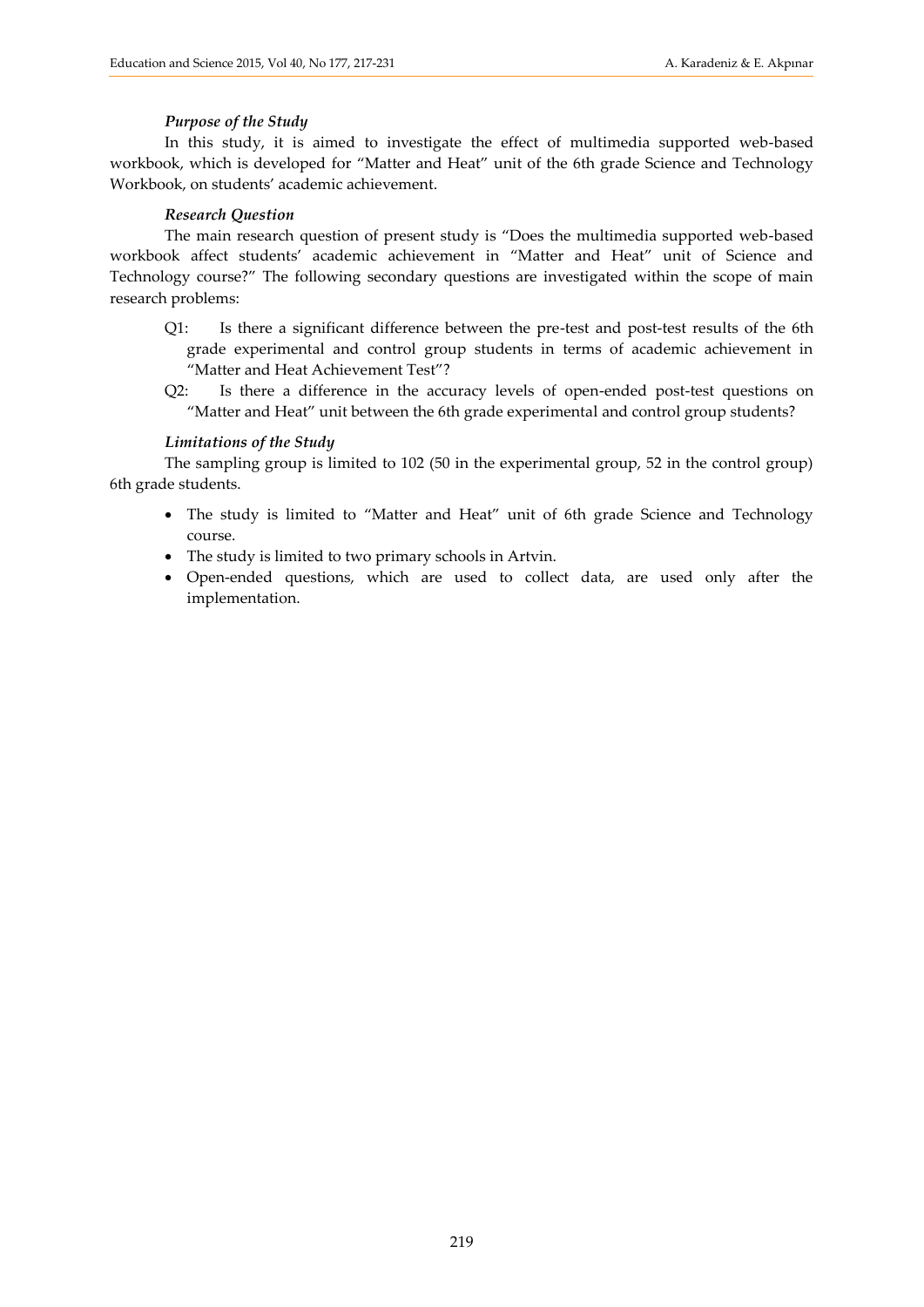#### **Method**

#### *Research Model*

Experimental method was used in the study and the nonequivalent pre-test post-test control group design, which is one of the quasi-experimental research designs, was used. In experimental models, the data observed is manupilated by the researcher aiming to detect the cause and effect relationship (Karasar, 2009).

#### *Research Group*

During the study, group determination, purposeful sampling method, which is one of the improbable sampling methods, and criterion sampling, a purposeful sampling method, were used. In addition, the existence of computer labs at schools, the number of computers and Internet accessibility were taken into consideration. Necessary investigations were made, permissions were obtained and the 6th grade students in two primary schools in Artvin were determined as the research group. In each school, 51 6th grade students (26 in the experimental group, 25 in the control group) - totally 102 students - were included in the research.

Science and Technology coursebooks are published in a set (3 books). Two of these books are for students (coursebook and workbook) and the other one is for teachers (teacher's guide book). There is no difference between the experimental and control groups (learning approaches, homework assignments, teacher's guide book, evaluation, etc.) except the web-based workbook, which the experimental group students used.

#### *Experimental Pattern*

The experimental pattern used in the study is shown in Table 1.

| Table 1. Experimental Pattern |       |                |                 |               |  |  |  |  |
|-------------------------------|-------|----------------|-----------------|---------------|--|--|--|--|
| School                        | Group | Pre-test       | Application     | Post-test     |  |  |  |  |
| (School A)                    | EG    | T1             | WBWb            | $T_1$ , $T_2$ |  |  |  |  |
|                               | CG.   | $\mathrm{T}_1$ | SW <sub>b</sub> | $T_1$ , $T_2$ |  |  |  |  |
| (School B)                    | EG    | T1             | WBWb            | $T_1, T_2$    |  |  |  |  |
|                               | CG.   | $\mathrm{T}_1$ | SW <sub>b</sub> | $T_1$ . $T_2$ |  |  |  |  |

In Table 1, EG represents the experimental group students, who used the web-based workbook (WBWb), and CG represents the control group students, who used the printed workbook (SWb) of MEB. T1 represents the achievement test on "Matter and Heat" module, and T2 represents the open-ended questions, which are used at the end of the application.

The implementation of the research was totally online. Experimental group students participated in the web-based application on "Matter and Heat" module out of school. Control group students continued to use the printed workbook. Both students and teachers were informed about how to use the web-based workbook (WBWb) with a sample application at school laboratories. Apart from this, there was no group application at schools. Only the students without a computer or Internet access were able to use the computers in the laboratory.

The reason why two schools were chosen for the application is the "teacher" factor. In both schools, the same science and technology teacher instructed to both experimental and control groups.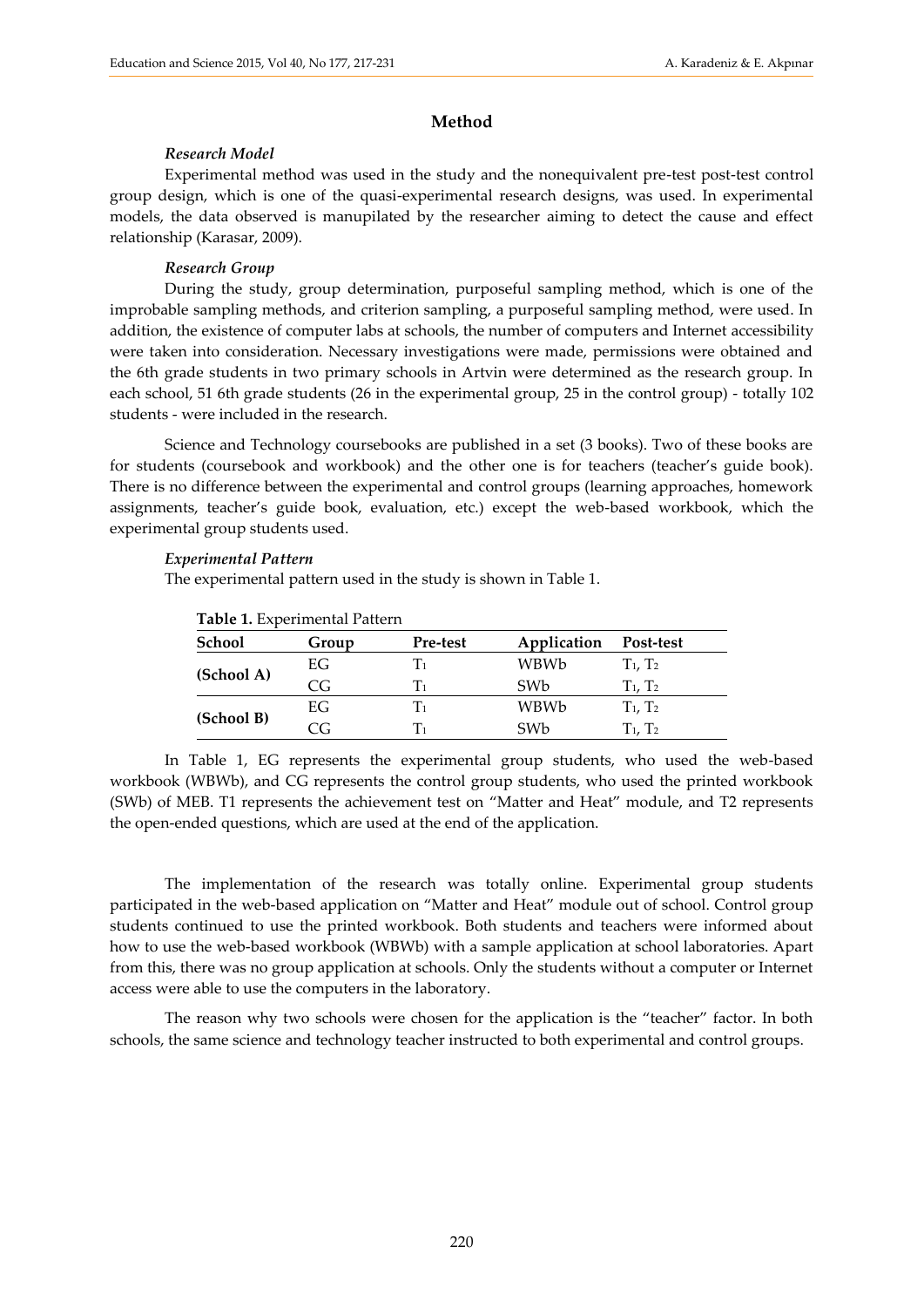#### *Material: Multimedia Supported Web-Based Workbook (WBWb)*

Multimedia supported web-based workbook (WBWb) is able to assess multiple choice, fill in the gap and true-false questions on its own and give necessary feedback. Thereby, it might be thought that teachers assess only the open-ended questions. Students connect to the system via the Internet and study the topics. Students' answers are stored in the system and might be used when needed. If the students re-study the topic, they are allowed to change their answers and their answers are checked synchroniously or asynchroniously. Teachers can reach the grouped results and follow students' progress via the Internet. When necessary, teachers can get in touch with all or specific students through the system. Under these circumstances, it is expected that WBWb will save teachers' time.

During the development process of the web-based teaching material, opinions of academicians who have academic studies on computers and instructional technologies, and science teaching as well as opinions of experts and teachers were gathered in order for the software to be genuine and to match with learning-teaching principles, design models, and the constructivist theory. The multimedia supported web-based workbook for "Matter and Heat" module of 6th grade Science and Technology course was designed by using programs like Flash CS4, Photoshop CS4, Dreamweaver CS4 and AppServ; and was programmed by using programming approaches like ActionScript 3.0, AmfPHP, PHP, MySql and AJAX.



**Figure 1.** Pictures of the Application

#### *Data Collection Tools Achievement Test*

It is appliedre to the experimental and control group students before and after the study. It was developed to compare students' scores before and after the implementation. For the achievement test, the table of specifications was prepared for the 17 learning outcomes of the 6th grade Science and Technology course "Matter and Heat" module, and 3 questions at different levels were prepared for each outcome. After the experts' opinions were collected, the number of questions was decreased to 47. In order to make item analysis, the achievement test was applied to 152 students who studied this module before. The students in the research group were excluded. The achievement test, which contains 47 questions, was analyzed by Finesse program, and the KR-20 reliability coefficient was found 0.75. In accordance with the values stated by Tekin (2004), the discrimination power indices of the items were investigated. The items with a 0.30 discrimination power indice or less were removed from the test as the number of questions in the achievement test is quite high. However, only two items, discrimination power indices of which are between 0.00 and 0.20, were redesigned as there were no questions left for the learning outcomes within the scope of the table of specifications. Discrimination power indices of 14 items were between 0.30 and 0.40; and of 12 items were higher than 0.40, so these items were not redesigned. The KR value of the remaining 28 items was found 0.80 after the second analysis.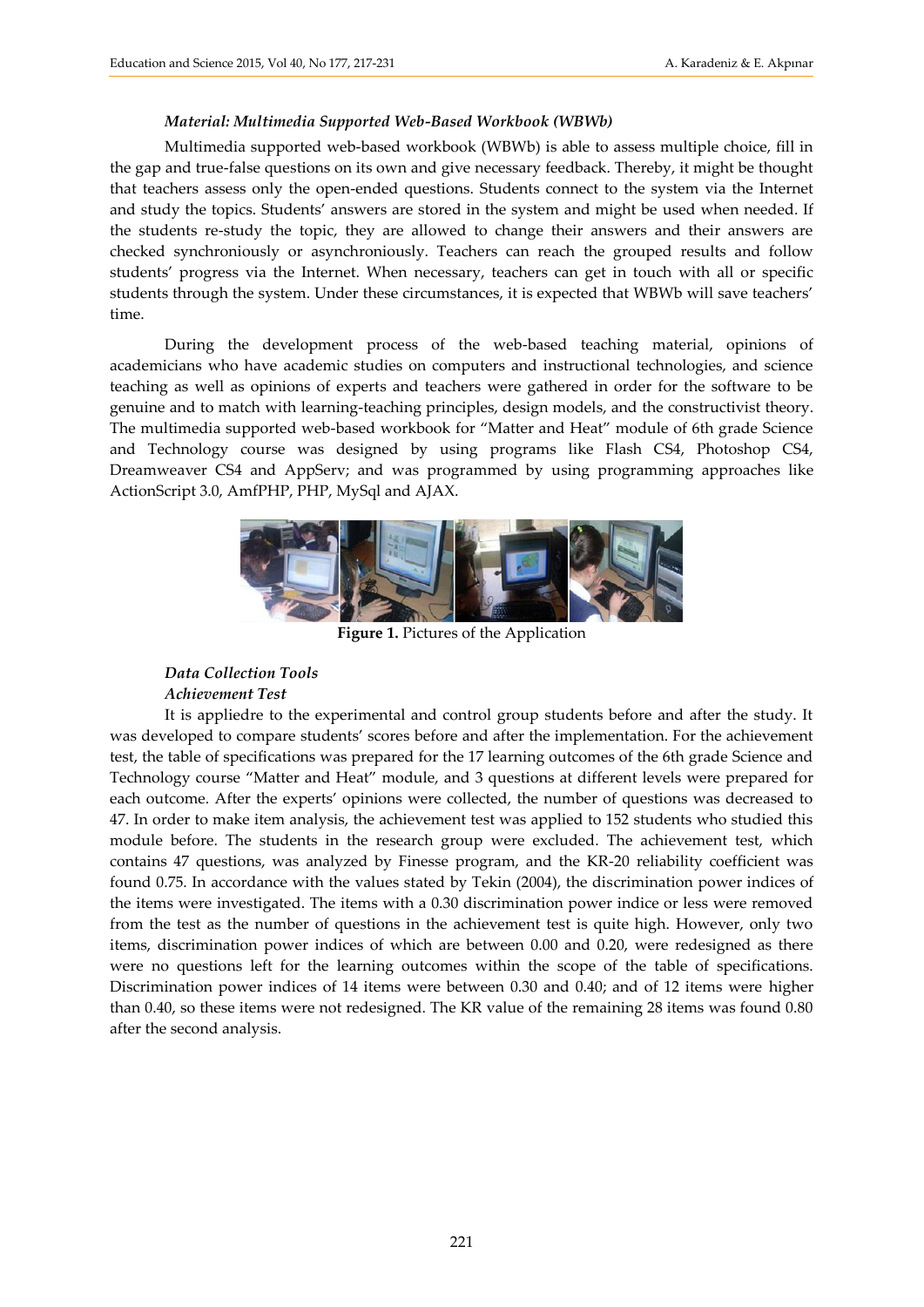#### *Open Ended Questions*

Open-ended questions were developed by the researcher by taking some experts' opinions. Questions for the 6th grade Science and Technology course "Matter and Heat" module were prepared by taking topic titles into account and it was aimed to assess different comprehension levels. According to the expert opinion, 7 open-ended questions were used. The questions were designed to make students explain and question their knowledge. Also, it was aimed to reveal students' prior knowledge and daily life events were included in the questions. These open-ended questions are presented in the "Findings" part and the findings for each question are presented separately.

#### *Data Analysis*

The p value was higher than 0.05 according to Kolmogorov Smirnov Test, which is used to determine the suitability of the scales, which were applied to the sampling group before and after the application, to normal distribution, and the p value was higher than 0.05 according to One-Way ANOVA Test, which is used to check the homogeneity of the scales, which were applied to the sampling group before and after the application; so the t-test, a parametric test, was used in the research. When comparing experimental group and control group, independent samples t-test was used; and when comparing the groups separately, dependent samples t-test was used.

At the end of the experimental phase, the answer key for the open-ended questions, which were directed to the sampling group, was prepared. Students were evaluated according to the answer key and with the help of the concept evaluation chart, which was developed by Akpınar et al. (2010).This chart is presented in Table 2. The questions were analyzed by a Science and Technology teacher and the researchers separately; the results were compared; inconsistencies have been removed; and final grades were given. Accuracy levels of the answers for the open-ended questions were compared with chi-square test.

| Percentage of Learning Evaluation Criteria                                    |  |  |  |  |  |
|-------------------------------------------------------------------------------|--|--|--|--|--|
| No Concept (Almost no answers or no correct answers)                          |  |  |  |  |  |
| Misconceptualization - Concept Error (Inconsistent info, mostly<br>incorrect) |  |  |  |  |  |
| Part Learning (Some correct info, but still incorrect info exists)            |  |  |  |  |  |
| Part Learning (Mostly correct info, but still insufficient)                   |  |  |  |  |  |
| Conceptualization (Correct and complete info)                                 |  |  |  |  |  |
|                                                                               |  |  |  |  |  |

**Table 2.** Concept Evaluation Chart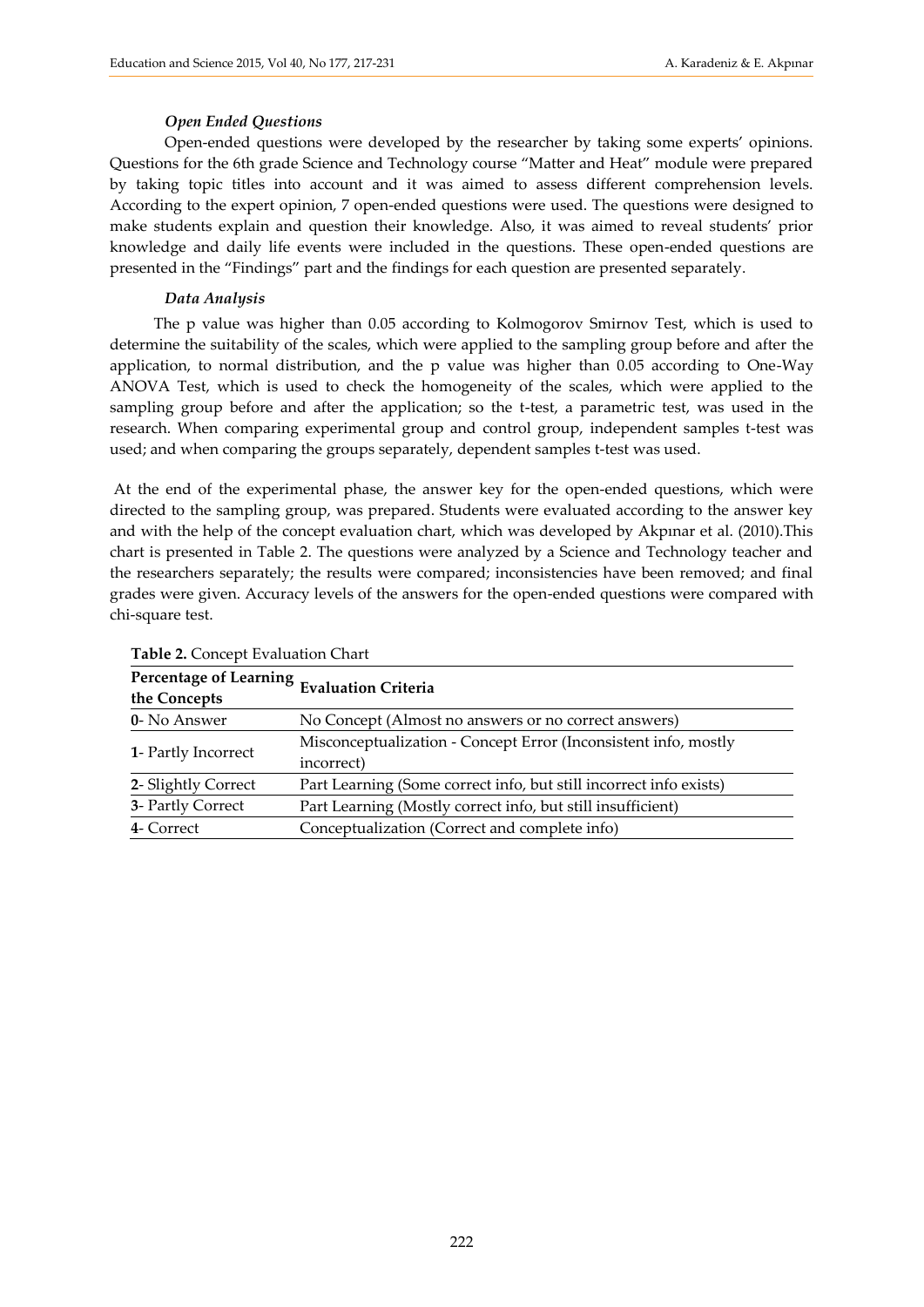#### **Findings**

#### *Findings for the First Sub-Problem*

Findings for the first sub-problem can be seen in Table 3 and Table 4.

**Table 3.** Comparison of the Pre-test - Post-test Achievement Grades of Experimental Group and Control Group (School A)

| Groups       | <b>Test</b> |    | $\boldsymbol{x}$ | SS   |         |      |  |
|--------------|-------------|----|------------------|------|---------|------|--|
| Control      | -Pre-test   | 26 | 9.61             | 4.70 | $-.63$  |      |  |
| Experimental |             | 25 | 10.28            | 2.42 |         | .531 |  |
| Control      | -Post-test  | 26 | 16.46            | 7.14 |         |      |  |
| Experimental |             | 25 | 20.20            | 4.61 | $-2.21$ | .032 |  |

When Table 3 is examined, it can be observed that there is no significant difference between the pre-test grades average  $(X=10.28)$  of the experimental group and the pre-test grades average  $(X=9.61)$  of the control group at School A (p>.05). When the post-test grades were compared with ttest after the implementation, it can be observed that there is a meaningful difference on behalf of the experimental group ( $p<05$ ). Also, pre-test – post-test comparison of the experimental group and the control group at School A was made separately; and a meaningful difference was found between the pre-test – post-test results of each group (t\_experimental (48)=-9.52,p=.000 (p<.001), (t\_control (50)=-4.08,p=.000 (p<.001).

**Tablo 4.** Comparison of the Pre-test-Post-test Achievement Grades of Experimental Group and Control Group (School B)

| Groups       | Test       |    | $\mathbf{v}$ | SS   | Sd |         |      |  |
|--------------|------------|----|--------------|------|----|---------|------|--|
| Control      | ——Pre-test | 26 | 11.34        | 3.44 |    | $-.50$  | .622 |  |
| Experimental |            | 25 | 11.80        | 3.06 |    |         |      |  |
| Control      |            | 26 | 16.11        | 5.87 |    |         |      |  |
| Experimental | -Post-test | 25 | 19.80        | 4.64 |    | $-2.48$ | .017 |  |

When Table 4 is examined, it can be observed that there is no significant difference between the pre-test grades average  $(X = 11.80)$  of the experimental group and the pre-test grades average  $(X=11.34)$  of the control group at School B (p>.05). When the post-test grades were compared with ttest after the application, it can be observed that there is a meaningful difference on behalf of the experimental group (p<.05). Also, pre-test - post-test comparison of the experimental group and the control group at School A was made separately; and a meaningful difference was found between the pre-test - post-test results of each group (t\_experimental (48)=-7.19,p=.000 (p<.001), (t\_control (50)=-3.57,p=.001 (p<.05).

According to the findings shown in Table 3 and Table 4, it can be concluded that the implementation affected students'learning positively in both schools. The traditional instruction also contributed to students' achievement positively in both schools, but less than the web-based application.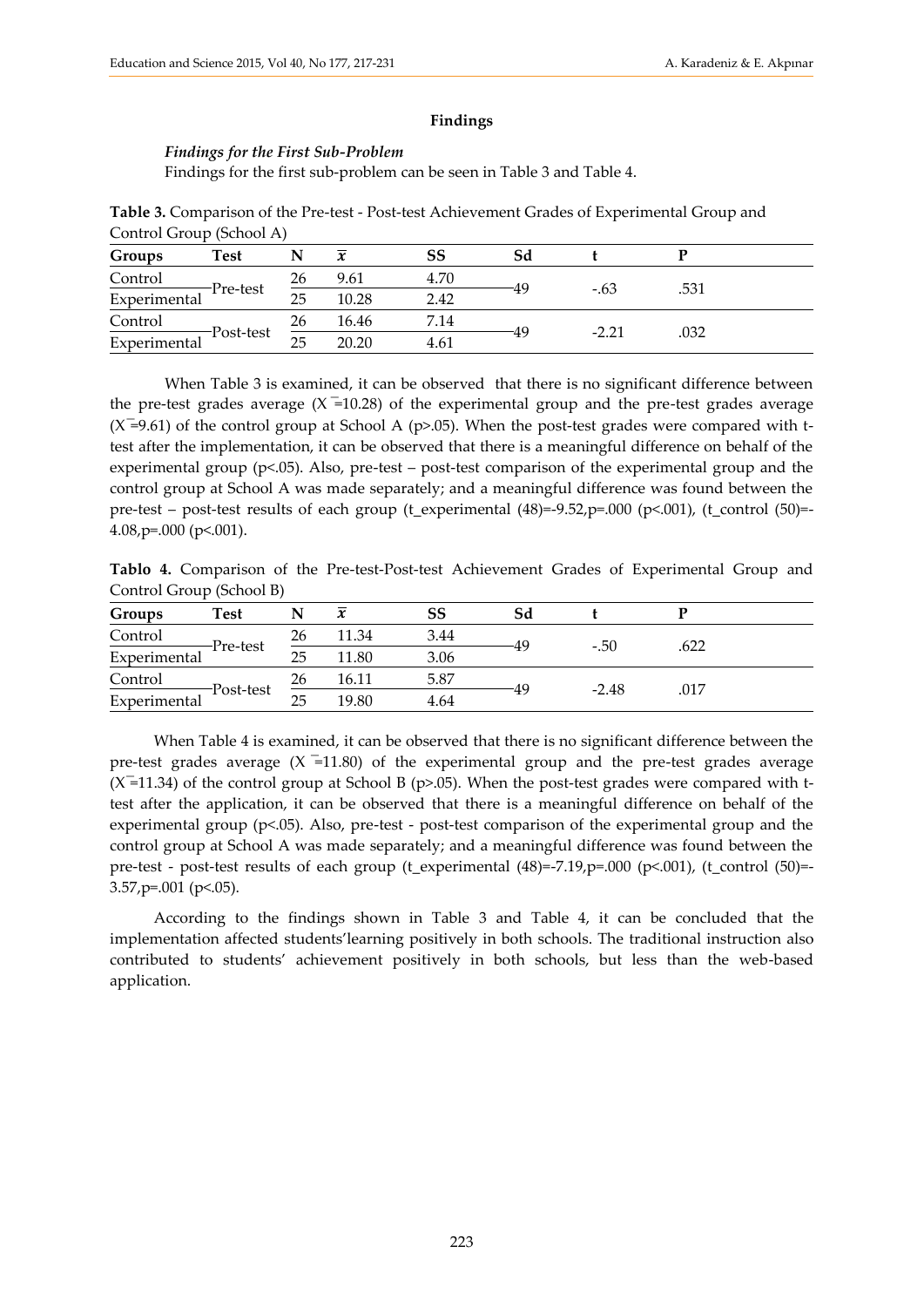#### *Findings for the Second Sub-Problem*

|            |                         | School A                |          |                |              |                                     | School A         |                         |                  |                |                 |               |
|------------|-------------------------|-------------------------|----------|----------------|--------------|-------------------------------------|------------------|-------------------------|------------------|----------------|-----------------|---------------|
|            |                         | Control<br>Experimental |          |                |              |                                     |                  | Experimental<br>Control |                  |                |                 |               |
| Question   |                         | Level Frequency%        |          | Frequency %    |              |                                     |                  | Frequency %             |                  | Frequency %    |                 |               |
|            | $\bf{0}$                | $\mathfrak{Z}$          | 12.5     | $\overline{2}$ | 8.69         |                                     |                  | 12                      | $\overline{2}$   | $8\,$          |                 |               |
|            | 1                       | $\overline{4}$          | 16.67    | $\overline{2}$ | 8.69         | 98                                  | 8                | 24                      | $\mathbf{1}$     | $\overline{4}$ |                 | $P = 000$     |
| Question 1 | $\overline{\mathbf{2}}$ | 6                       | 25       | $\overline{4}$ | 17.39        | $\mathfrak{A}$                      | $P_{\equiv}$     | 8<br>32                 | $\overline{4}$   | 16             | $X^2 = 36.18$   |               |
|            | 3                       | 8                       | 33.33    | 5              | 21.73        |                                     | $Sd=4$           | 20                      | 10               | 40             |                 | $3d=4$        |
|            | 4                       | 3                       | 12.5     | 10             | 43.48        |                                     |                  | 12<br>З                 | $\,8\,$          | 32             |                 |               |
|            | 0                       | 7                       | 29.16    | 5              | 21.74        | 23                                  | 083<br>$5d=4$    | 24<br>6                 | $\mathfrak 3$    | 12             |                 |               |
|            | 1                       | 5                       | 20.83 3  |                | 13.04        |                                     |                  | 16                      | 3                | 12             | Ŋ               | $P = 000$     |
| Question 2 | $\overline{2}$          | 5                       | 20.83    | $\overline{4}$ | 17.39        | ∞                                   |                  | 8<br>32                 | $\overline{4}$   | 16             | $\overline{21}$ |               |
|            | 3                       | $\overline{4}$          | 16.66    | 5              | 21.74        | $X^2=$                              |                  | 8                       | 5                | 20             | $X^2=$          | $B = 58$      |
|            | 4                       | 3                       | 12.5     | 6              | 26.08        |                                     |                  | 5<br>20                 | 10               | 40             |                 |               |
|            | $\bf{0}$                | 6                       | 25       | $\overline{2}$ | 8.69         |                                     |                  | 16                      | $\overline{2}$   | $8\,$          |                 |               |
|            | 1                       | 5                       | 20.83    | $\overline{2}$ | 8.69         | Ŋ                                   | 800<br>JI        | 24<br>6                 | 5                | 20             | 39.30           | $P = 000$     |
| Question 3 | 2                       | 7                       | 29.17    | 5              | 21.74        | $\widetilde{\mathcal{L}}$<br>$X^2=$ | ≏                | 11<br>44                | 5                | 20             |                 |               |
|            | 3                       | 3                       | 12.5     | 6              | 26.09        |                                     | $Sd=4$           | 16                      | 7                | 28             | $X^2=$          | $B = 58$      |
|            | 4                       | 3                       | 12.5     | $\,8\,$        | 34.78        |                                     |                  | $\boldsymbol{0}$<br>O   | 6                | 24             |                 |               |
|            | 0                       | 6                       | 25       | $\mathbf{1}$   | 4.34         | 30.89                               |                  | 16                      | 3                | 12             |                 |               |
|            | 1                       | $\overline{4}$          | 16.67    | $\overline{4}$ | 17.39        |                                     | 80<br>P=         | 12                      | 3                | 12             |                 | $P = 000$     |
| Question 4 | $\overline{2}$          | $\overline{4}$          | 16.67    | 5              | 21.74        |                                     |                  | 9<br>36                 | $\mathfrak 3$    | 12             | $X^2 = 20.84$   |               |
|            | 3                       | 6                       | 25       | 3              | 13.04        |                                     | $Sd=4$           | 16                      | 6                | 24             |                 | $B = B$       |
|            | 4                       | $\overline{4}$          | 16.67 10 |                | 43.48        |                                     |                  | 5<br>20                 | 10               | 40             |                 |               |
|            | $\bf{0}$                | 6                       | 25       | 3              | 13.04        | 26.61                               |                  | 12                      | $\mathbf{1}$     | $\overline{4}$ |                 |               |
|            | 1                       | $\overline{4}$          | 16.67    | $\mathbf{1}$   | 4.35         |                                     | $000$ .          | 20<br>5                 | $\overline{2}$   | 8              | $\mathcal{S}$   | $P = 000$     |
| Question 5 | $\overline{2}$          | 4                       | 16.67    | $\overline{2}$ | 8.70         |                                     |                  | 5<br>20                 | 3                | 12             | $\overline{1}$  |               |
|            | 3                       | $\overline{2}$          | 8.33     | 6              | 26.07        | $X^2=$                              | $5d=4$           | 16                      | 7                | 28             | $X^2=$          | $5d=4$        |
|            | 4                       | $\,8\,$                 | 33.33    | 11             | 47.82        |                                     |                  | 8<br>32                 | 12               | 48             |                 |               |
|            | $\bf{0}$                | 5                       | 20.83 0  |                | $\mathbf{0}$ |                                     |                  | 24                      | 3                | 12             |                 |               |
|            | 1                       | 6                       | 25       | 3              | 13.04        |                                     | 600              | 32                      | $\mathfrak{Z}$   | 12             |                 | $Sd=4$ P=.000 |
| Question 6 | 2                       | 5                       | 20.83    | $\overline{4}$ | 17.39        | $\ddot{46}$                         | .<br>اے<br>$d=4$ | 4<br>16                 | 5                | 20             | $X^2 = 25.98$   |               |
|            | 3                       | 6                       | 25       | 7              | 30.43        | $X^2=$                              |                  | 5<br>20                 | $\overline{7}$   | 28             |                 |               |
|            | $\boldsymbol{4}$        | $\overline{c}$          | 8.33     | 9              | 39.13        |                                     | ഗ് $_2$          | $\,8\,$                 | 7                | 28             |                 |               |
|            | 0                       | 6                       | 25       | $\overline{2}$ | 8.69         |                                     |                  | 48<br>12                | 6                | 24             |                 |               |
|            | 1                       | 5                       | 20.83 1  |                | 4.35         |                                     | $P = 000$        | 20<br>5                 | $\overline{4}$   | 16             |                 | $Sd=4$ P=000  |
| Question 7 | $\overline{2}$          | 7                       | 29.17 4  |                | 17.39        | $X^2 = 46.26$                       |                  | $\overline{2}$<br>$8\,$ | 5                | 20             | $X^2 = 28.32$   |               |
|            | 3                       | $\bf 4$                 | 16.67 7  |                | 30.43        |                                     | $Sd=4$           | 20<br>5                 | $\overline{4}$   | 16             |                 |               |
|            | $\boldsymbol{4}$        | $\overline{2}$          | 8.33     | $\overline{9}$ | 39.13        |                                     |                  | $\overline{\mathbf{4}}$ | $\boldsymbol{6}$ | 24             |                 |               |

**Table 5.** The Percentage and Frequency of the Accuracy Levels of the Control and Experimental Group Students' Answers for Post-Application Open-Ended Questions in School A and School B

Seven open-ended questions were applied to the experimental and control group students in School A and School B after the implementation. Accuracy levels of students' answers for these questions are presented in Table 5 above in terms of percentage and frequency. Findings for each question are as following: examined: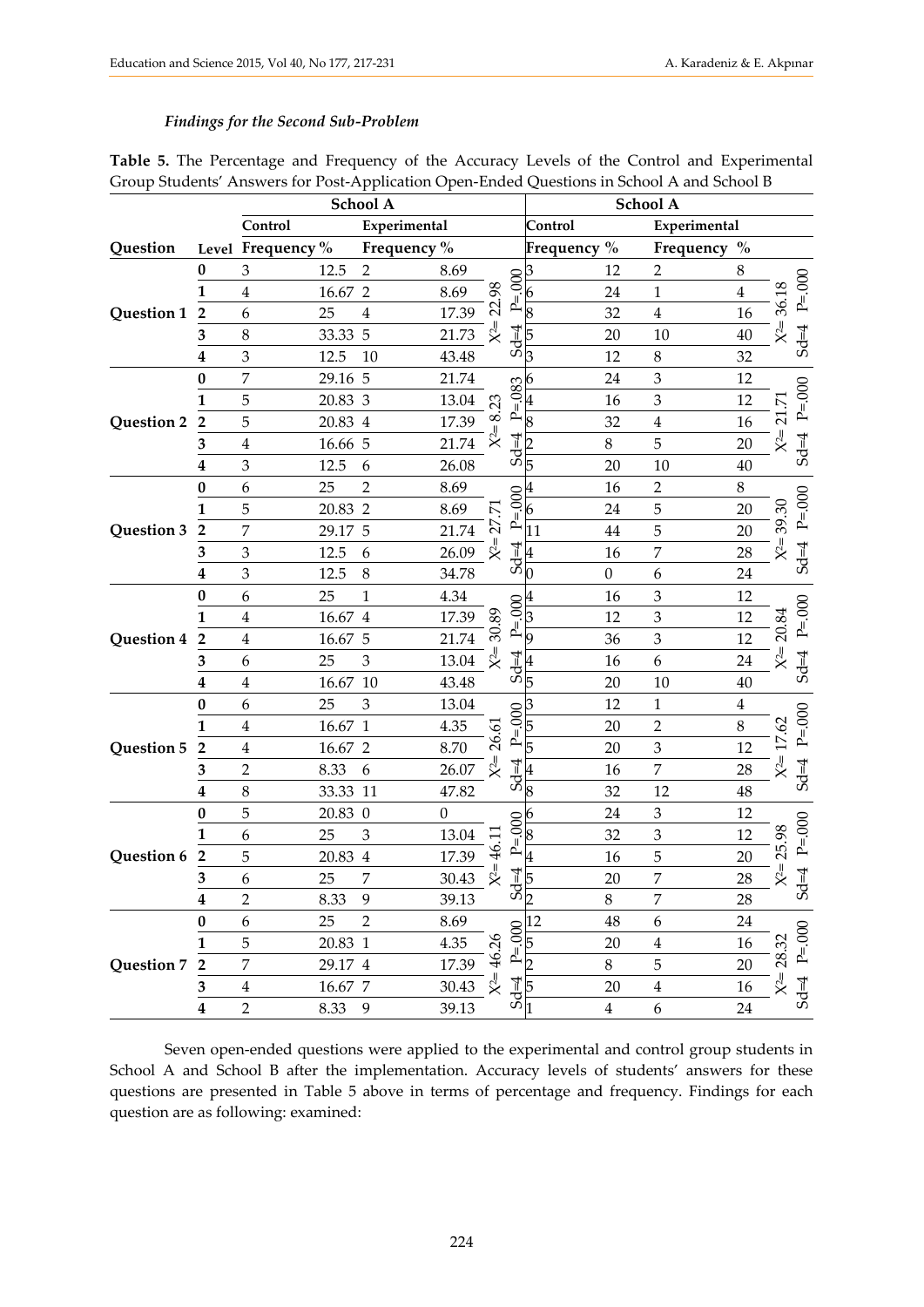**Question 1: Why do people prefer dark clothes in winter and light clothes in summer? Explain the reason for your answer.** When the answers of the first question were analyzed; it was found out that 65% of the experimental group students and 46% of the control group students in School A and 72% of the experimental group students and 32% of the control group students in School B completely or partly gave correct answers. In both schools, the rate of the experimental group students with correct answers was high; however, in both experimental groups, there were some students with incorrect answers. The observed difference was found meaningful between the accuracy levels of the experimental group and control group students at School A ( $X^2 = 22.98$ ,  $P < .001$ ). Similarly, the observed difference was meaningful between the accuracy levels of the experimental group and control group students at School B ( $X^2 = 36.18$ , P < .001).

**Question 2: There are different states of matter. What can you write about the particle structure of the matters and the movement of these particles?** When the answers for the second question were analyzed; there was a difference for the correct and partly correct answers of the students in School A and School B in support of the control groups while a considerable part of the control and experimental groups in both schools (School A (51% control, 34% experimental), School B (40% control, 24% experimental)) couldn't answer or partly answered the questions. When the control groups in School A and School B are compared with the experimental groups in each school, it can be concluded that experimental group students have better answers than the control groups and explain the physical states of matter and particle structure better. However, the difference is not meaningful at School A ( $X^2 = 8.23$ , P < .001) but it is meaningful at School B ( $X^2 = 21.71$ , P < .001).

**Question 3: How do exothermic and endothermic matters change? Explain according to the physical states of matter.** For the third question, the percentage of the correct or partly correct answers at School A is 25% for the control group and 61% for the experimental group, and 16% for the control group (students have no complete answers) and 52% for the experimental group at School B. There is a difference between the correct or partly correct answers of both groups in support of the experimental group. The mentioned difference is meaningful between the accuracy levels of control group and experimental group students' answers at School A ( $X^2 = 27.71$ , P < .001). Similarly, there is a meaningful difference between the accuracy levels of control group and experimental group students' answers at School B ( $X^2 = 39.30$ , P < .001).

**Question 4: Is there any means of convection? If yes, what are they? Explain your answer with examples.** When the analysis results of the fourth question are investigated, it can be seen that there is a significant difference between the correct or partly correct answers of both groups in support of the experimental group at School A. The rate of control group students who couldn't answer the fourth question is greater than the rate of experimental group students. The rate of control group students is almost the same in all categories. The greatest rate of experimental group students is in the 4 th category. As a result, it can be said that experimental group students at School A can explain the means of convection and give better examples than the control group students. 64% of the experimental group and 36% of the control group students gave correct or partly correct answers at School B. The greatest rate of experimental group students is in the  $4<sup>th</sup>$  category whereas control group students are in the 2nd category. There are no students who gave wrong answers or couldn't answer the question in both groups. There is a meaningful difference between the accuracy levels of control group and experimental group students' answers at School A and School B ( $X^2 = 30.89$ , P < .001 for School A,  $X^2 = 20.84$ ,  $P < .001$  for School B).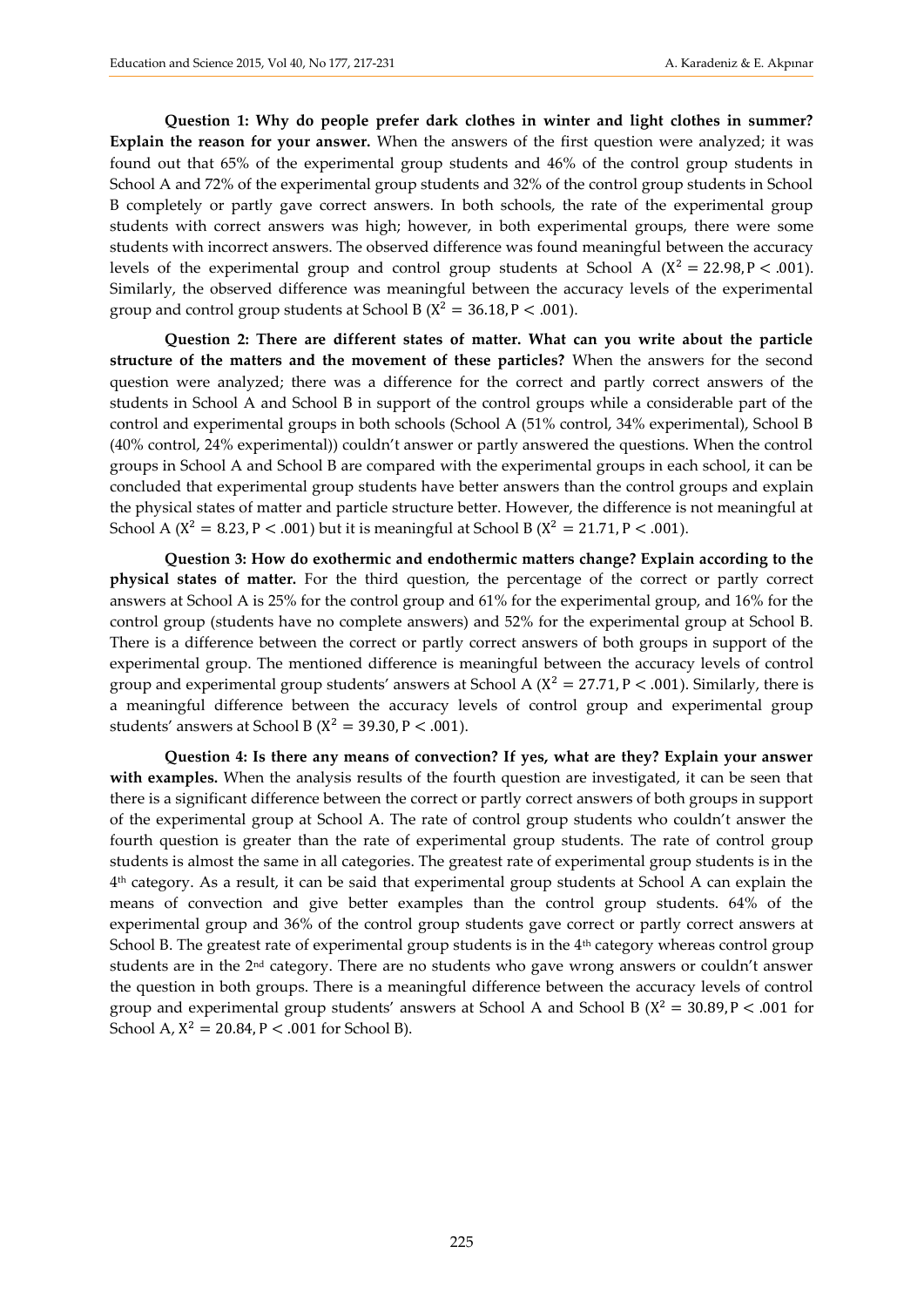**Question 5: What is conductivity and resistivity? It is possible to say similar things about heat? What do "heat conductor" and "heat insulator" mean? Give 4 examples for each.** When the answers of the fifth question were analysed, it was found that 74% of the experimental group and 42% of the control group students gave correct or partly correct answers at School A. The rate of control group students who couldn't answer the fifth question is much greater than the rate of experimental group students. Despite this, the greatest rate of experimental group students is in the 4th category. Similarly, control group students are in the 4<sup>th</sup> category. 76% of the experimental group and 48% of the control group students gave correct or partly correct answers at School B. The rate of control group students who couldn't answer the fifth question is greater than the rate of experimental group students. Apart from the  $4<sup>th</sup>$  category, in which the control group students are in the greatest rate, they are in similar categories. Almost half of the experimental group students are in the 4<sup>th</sup> category. There is a meaningful difference between the accuracy levels of control group and experimental group students' answers at School A and School B ( $X^2 = 26.61$ , P < .001 for School A,  $X^2 = 17.62$ , P < .001 for School B).

**Question 6: Is it necessary to make heat insulation? If yes, what should be considered while making?** When the answers of the sixth question were analyzed, 70% of the experimental group and 34% of the control group students at School A and 56% of the experimental group and 28% of the control group students at School B gave correct or partly correct answers. The rate of students who couldn't answer this question or had misconceptions was greater in the control groups. There is a meaningful difference between the accuracy levels of control group and experimental group students' answers at School A and School B ( $X^2 = 46.11$ ,  $P < .001$  for School A,  $X^2 = 25.98$ ,  $P < .001$  for School B).

**Question 7: How does water heated on a cooker get warmer? What are your observations about it?** When the answers of the seventh question were analyzed, a significant difference was found between the correct or partly correct answers of the students at School A in support of the experimental group. The rate of students who couldn't answer the seventh question was much greater in the control groups than in the experimental groups. The greatest rate of experimental group students was in the 4<sup>th</sup> category whereas control group students were in the 2<sup>nd</sup> category. 40% of the experimental group and 24% of the control group students at School B gave correct or partly correct answers. The greatest rate of experimental group students was in the category 0 and 4 whereas control group students were in the category 0. The number of students who gave wrong answers or couldn't answer this question was high in both groups but the rate was greater in the control group. There is a meaningful difference between the accuracy levels of control group and experimental group students' answers at School A and School B ( $X^2 = 46.26$ ,  $P < .001$  for School A,  $X^2 = 28.32$ ,  $P < .001$  for School B).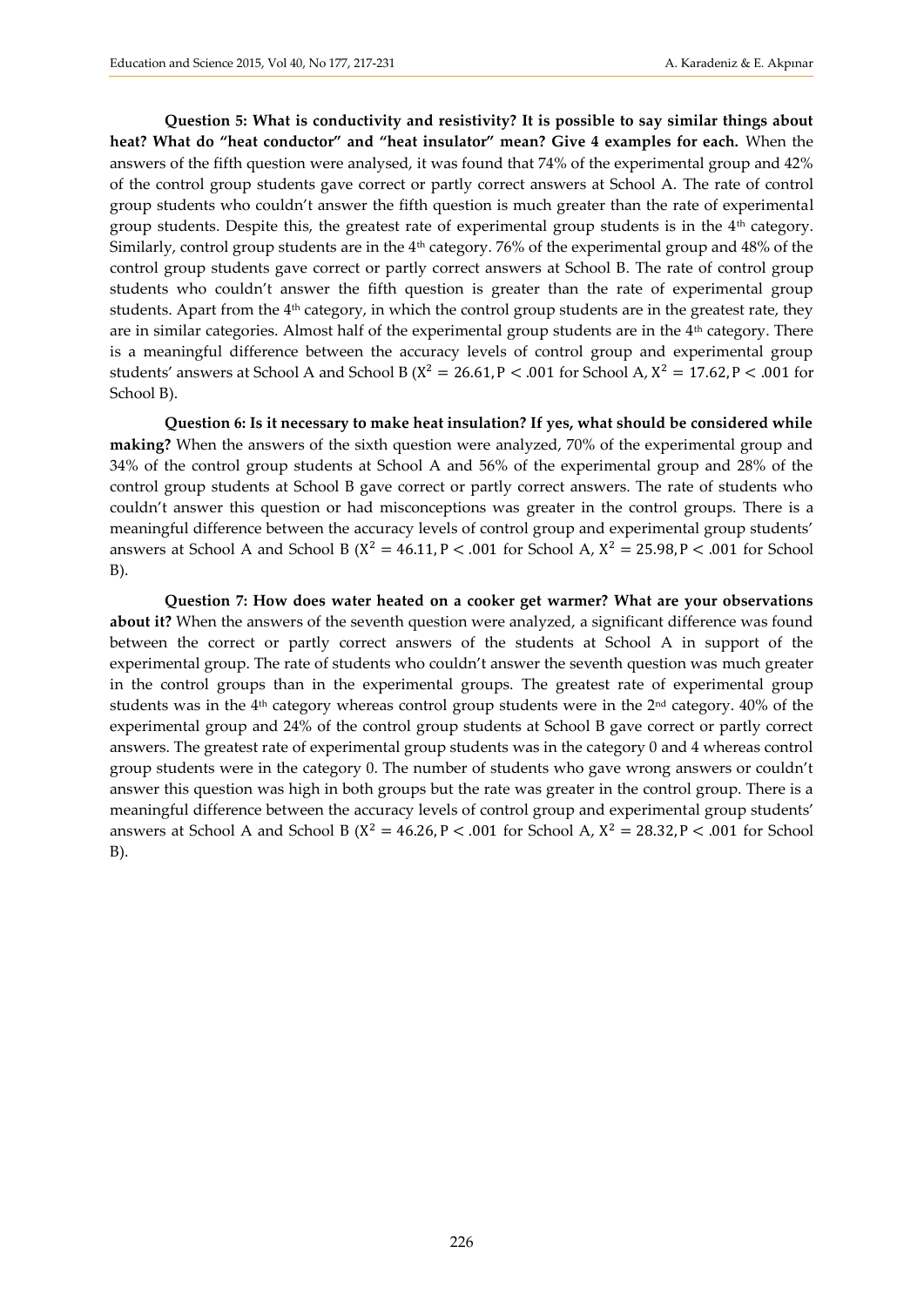#### **Results, Discussion and Recommendations**

The aim of this study is to investigate the effect of web-based multimedia supported workbook, which is prepared for "Matter and Heat" unit on the 6th grade Science and Technology Course Workbook, on students' academic success. The achievement test and open-ended questions are used as the data collection tools.

When the achievement test results are investigated, it is possible to see that there is not a meaningful difference between the pre-test results of the control and experimental groups in both schools, but the difference is meaningful according to the post-test results in favour of the experimental groups. When the groups are compared in themselves, it was found out that the application in both schools influenced students' achievement positively. However, according to the post-test grades, the mean of experimental group students is greater than the mean of control group students. Nevertheless, some students in both experimental group and control group still have misconceptions after the implementation. After the application, it can be claimed that experimental group students in both schools could explain why people wear dark clothes in winter and light clothes in summer, different physical states of matter, particle structures, changes in exhothermic and endothermic matters according to different physical states of matter, means of convection, heat conductivity and heat resistivity better than the control group students. For example, it can be observed that there is a significant difference between the experimental and control group students' correct or partly correct answers for the question about the means of convection in support of the experimental groups. There are also students who couldn't answer the question in both groups.

In conclusion, when the achievement test results and the answers of the open-ended questions are considered, it can be said that the application affected students' academic achievement positively. The consistency of the achievement test results and answers for open-ended questions supported the reliability and validity of the study.

There are no studies on web-based workbooks; therefore, the literature review focused on web-based studies, and there are some studies which have similar results as this study. For instance, in a study of Taş, Çetinkaya, Karakaya and Apaydın (2013), a web-based assessment and evaluation material for "Matter and Heat" unit was developed, and it was emphasized that the web-based material worked out better than traditional education. Karadeniz Bayrak and Bayram (2012) used a web-based material in a study and found out that post-test achievement of experimental group students was meaningfully greater than the control group students' achievement. Similarly, Cüez (2006) investigated the affect of web-based teaching on 8th grade students' academic achievement in Science and Technology course, and came up with the result that web-based Science teaching increased students' achievement more than the traditional teaching. In a study of Çetin and Günay (2010) the web-based teaching, during which web-based teaching materials for "States of Matter and Heat" unit in 8th grade Science and Technology course were used, was found to be more effective on students' academic achievement than the traditional teaching. According to the results of many similar studies in literature, web-based teaching influences students' academic achievement positively (Baki, Karakuş & Kösa, 2008; Baturay, Yıldırım & Daloğlu, 2009; Berigel, 2007; Can, 2008; González, Jover, Cobo & Muñoz 2010; Karakuş, Karakuş & Kösa, 2008; Khalifa & Lam, 2002; Özkan, 2010; Serin, 2012; Taş & Çepni, 2011; Wang, 2008; Yen, Tuan & Liao, 2010). On the other hand, in some of the studies it was found that web-based education didn't influence students' academic achievement positively (Katz & Yablon, 2003; Linn, Bell & Hsi, 1998; Ünlü, 2007).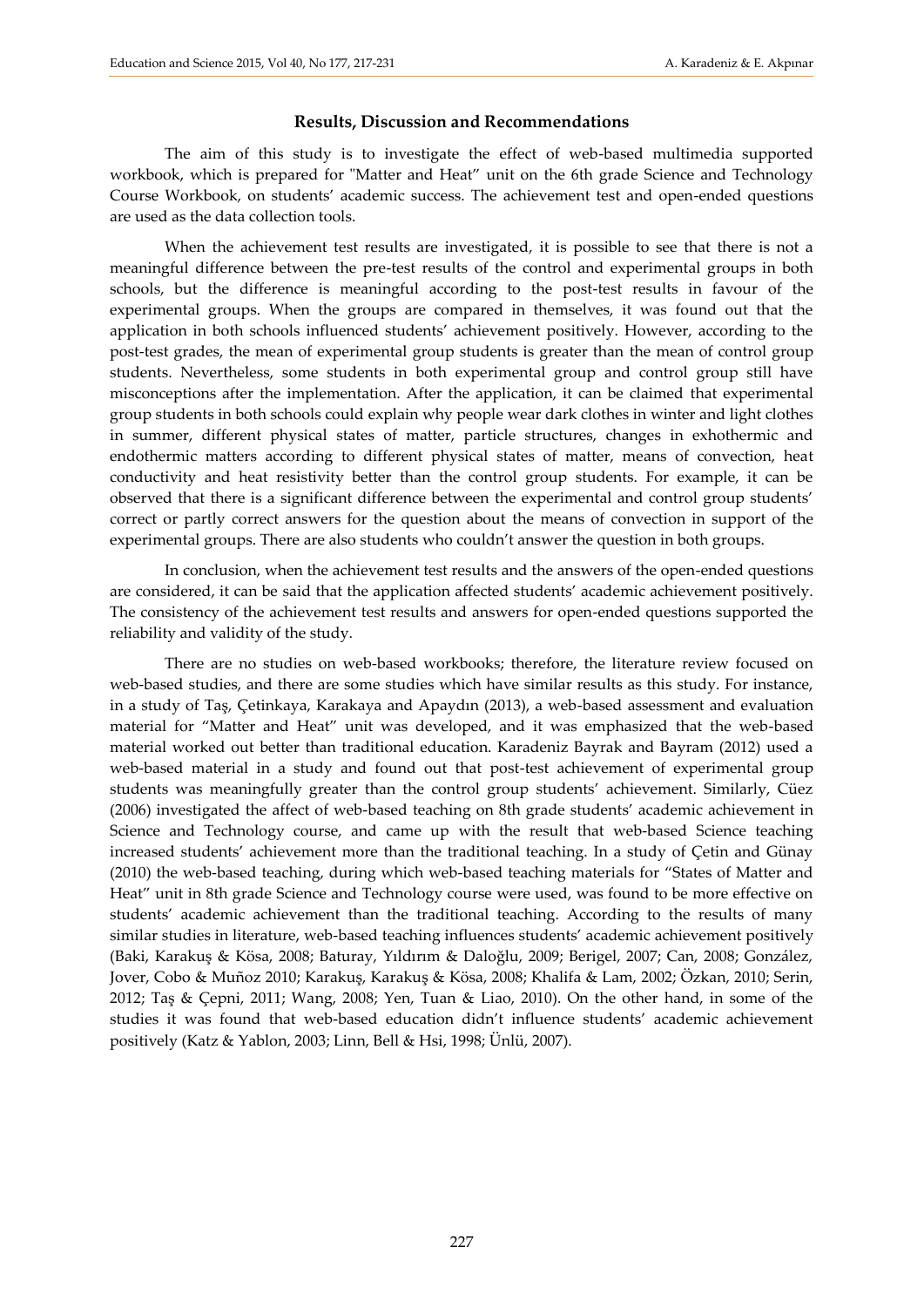According to the results of this study, some students in both groups have some misconceptions (Liquid with great distance between the molecules gets warm quickly; The thicker the concrete is, the better the heat insulation is; Water is one of the best heat conductors, etc.) but these misconceptions are more in the control group students. It shows that misconceptions have been corrected to some extent but haven't been removed totally. Studies on misconceptions reveal that correcting misconceptions is challenging (Aydoğan, Güneş & Gülçiçek, 2003; Başer & Geban, 2007). During the literature review of this study, it was observed that conceptual change method helps students to learn the terms "matter, heat and temperature", to correct misconceptions and to replace misconceptions with alternative concepts (Başer & Çataloğlu, 2005: Şenel Çoruhlu & Er Nas, 2009).

The lack of studies on web-based workbooks in literature is a significant limitation. The number of studies on student workbooks and on web-based/ web-supported applications need to be increased. Within this perspective, this study on multimedia supported web-based workbooks sets a good example for further studies.

In the future studies, web-based multimedia supported workbook can be used with conceptual change method and their effect on students' academic achievement can be investigated. Also, all Science and Technology teachers need to be aware of the difficulty of teaching the differences between heat and temperature while teaching these concepts (Niaz, 2006), use daily life concepts in teaching and take students' prior knowledge into account. The web-based multimedia supported workbook (WBWb) in this study is for "Matter and Heat" unit in 6th grade Science and Technology course. It is suggested that this kind of software should be developed for different courses and subjects. The web-based teaching material has a dynamic structure. The substructure of the software can be used to develop similar software for different courses. The study is limited to two primary schools in Artvin. The web-based material of the study can be applied in different cities and schools, and its effectiveness can be investigated with a broader sampling. Also, different ways to collect data can be found and data collection tools such as interview and observation can be used.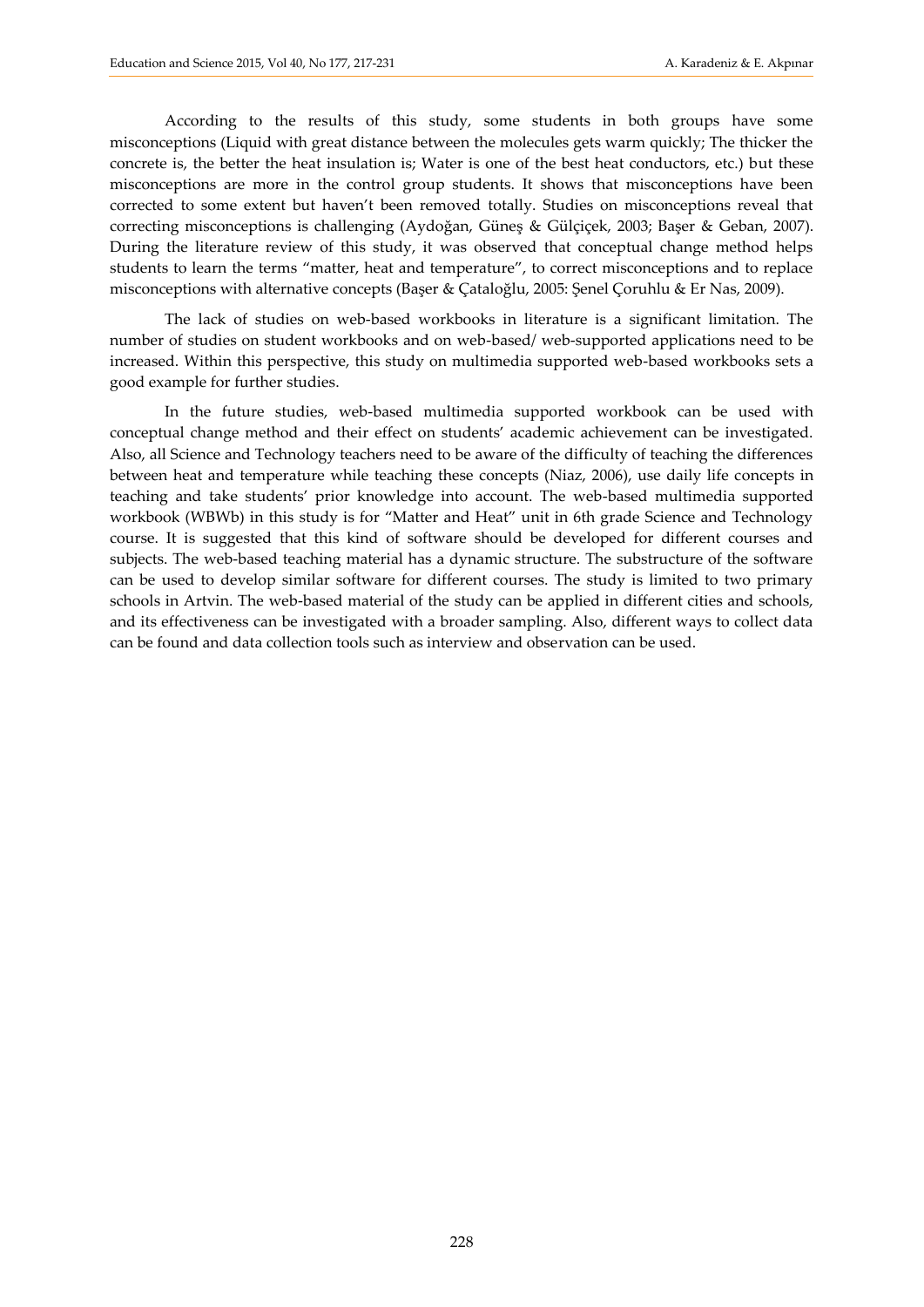#### **References**

- Akkoyunlu, B., & Yılmaz, M. (2005). Türetimci çoklu ortam öğrenme kuramı. *Hacettepe Üniversitesi Eğitim Fakültesi Dergisi*, *28*(1), 9-18.
- Akpınar, E., Ergin, Ö., Tatar, N., & Yıldız, E. (2010). İlköğretimde biliş üstü yönlendirmelerin entegre edildiği eğitim yazılımının hazırlanması ve etkililiğinin araştırılması. 106K268 No'lu Tübitak Projesi, İzmir.
- Alkan, C. ( 2011). *Eğitim Teknolojisi.* Ankara: Anı.
- Aydoğan, S., Güneş, B., & Gülçiçek, Ç. (2003). Isı ve sıcaklık konusunda kavram yanılgıları. *G.Ü. Gazi Eğitim Fakültesi Dergisi, 23*(2), 111-124.
- Azeta, A. A. (2008). A multi-channel approach for collaborative web-based learning. *Turkish Online Journal of Distance Education-TOJDE, 9*(4), 10.
- Baki, A., Karakuş, F., & Kösa, T. (2008). *Web destekli öğretim yardımıyla fraktal geometri kavramlarının öğrenilmesine yönelik öğretmen ve öğrenci görüşleri.* 8th International Educational Technology Conference IETC2008 May 6-9, Anadolu University, Eskişehir.
- Başer, M., & Çataloğlu, E. (2005). Kavram değişimi yöntemine dayalı öğretimin öğrencilerin ısı ve sıcaklık konusundaki ''yanlış kavramlar''ının giderilmesindeki etkisi. *Hacettepe Üniversitesi Eğitim Fakültesi, 29*(1), 43-52.
- Başer, M., & Geban, Ö. (2007). Effect of instruction based on conceptual change activities on students' understanding of static electricity concepts. *Research in Science & Technological Education, 25*( 2), 243-267.
- Baturay, M., Yıldırım, S., & Daloğlu, A. (2009**).** Web-tabanlı aralıklı tekrarın yabancı dil öğrencilerinin kelime hatırda kalıcılığına etkisi. *Eurasian Journal of Educational Research, 34*(1), 17-36.
- Bay, Ö. F., & Tüzün, H. (2002). Yükseköğretim kurumlarında ders içeriğinin web tabanlı olarak aktarılması - i. *Politeknik Dergisi, 5*(1), 13-22.
- Berigel, M. (2007). *Web tabanlı İngilizce öğretim materyalinin tasarımı, uygulanması ve değerlendirilmesi.* (Unpublished master's thesis). Karadeniz Teknik Üniversitesi/ Fen Bilimleri Enstitüsü, Trabzon.
- Bhowmick, A., Khasawneh, M. T., Bowling, S. R., Gramopadhye, A. K., & Melloy, B. J. (2007). Evaluation of alternate multimedia for web-based asynchronous learning. *International Journal of Industrial Ergonomics, 37*(1), 615-629.
- Bülbül, H. İ., Batmaz, İ., Şahin, Y. G., Küçükali, M., Balta, Ö. Ç., & Balta, C. K. (2006). Web destekli ders çalıştırıcı tasarımı. *The Turkish Online Journal of Educational Technology - TOJET, 5*(2), 12.
- Can, Ş. (2008). *Fen eğitiminde web tabanlı öğretim*. (Unpublished master's thesis). Celal Bayar Üniversitesi/ Fen Bilimleri Üniversitesi, Manisa.
- Clough, E. E., & Driver, R. (1985). Secondary students' conceptions of the conduction of heat: bringing together scientific and personal views. *Physics Education, 20*(1), 175-182.
- Cüez, T. (2006). *İlköğretim 8. sınıflarda fen bilgisi dersinde web tabanlı öğretim desteğinin öğrenci başarısına etkisi.* (Unpublished master's thesis). Dokuz Eylül Üniversitesi/ Eğitim Bilimleri Enstitüsü, İzmir.
- Çetin, O., & Günay, Y. (2010). Fen eğitiminde web tabanlı öğretimin öğrencilerin akademik başarılarına ve tutumlarına etkisi. *Çukurova Üniversitesi Eğitim Fakültesi Dergisi, 3*(38), 19-34.
- Doruk, Z. (2005). *e-öğrenme standartlarına genel bakış*. Retrieved March 2, 2011, from http://www.enocta.com/web2/ContentShowOne.asp?CType=2&ContentID=231&T=5
- Erdoğan, Y. (2008). An evaluation of web based instruction in view of the tutors' and students' perspectives. *Turkish Online Journal of Distance Education-TOJDE, 9*(2), 3.
- Fakas, G. J., Nguyen, A. V., & Gillet, D. (2005). The electronic laboratory journal: a collaborative and cooperative learning environment for web-based experimentation. *Computer Supported Cooperative Work, 14*(1), 189-216.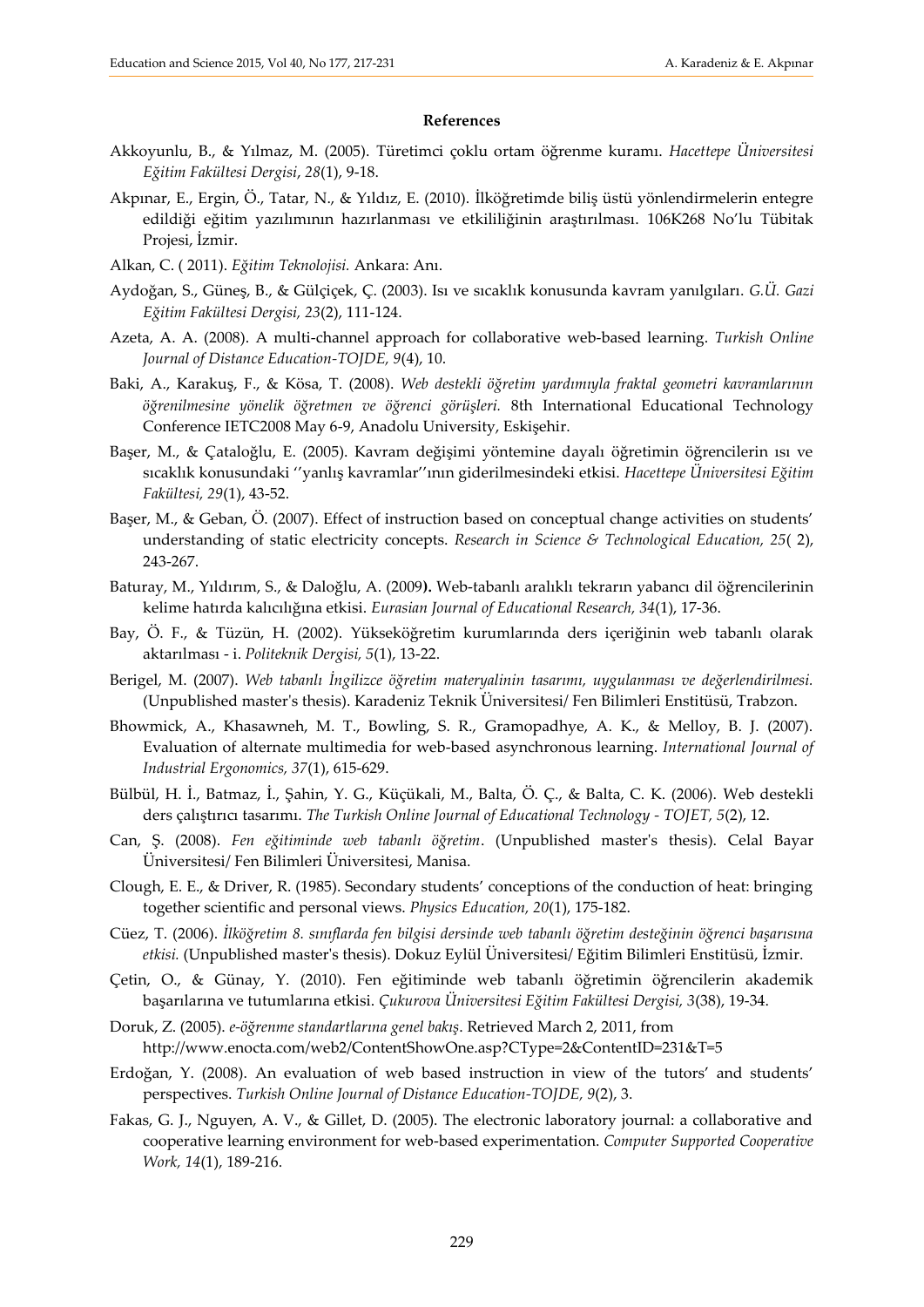- González, J. A., Jover, L., Cobo, E., & Muñoz, P. (2010). A web-based learning tool improves student performance in statistics: A randomized masked trial. *Computers & Education, 55*(1), 704-713.
- Günel, M., Kabataş Memiş, E., & Büyükkasap, E. (2010). Yaparak yazarak bilim öğrenimi YYBÖ yaklaşımının ilköğretim öğrencilerinin fen akademik başarısına ve fen ve teknoloji dersine yönelik tutumlarına etkisi. *Eğitim ve Bilim, 35*(155), 49-62.
- Huang, C. (2005). Designing high-quality ınteractive multimedia learning modules. *Computerized Medical Imaging and Graphics, 29*(1), 223-233.
- Kaifi, B., Mujtaba, B., & Williams, A. (2009). Online college education for computer-savvy students: a study of perceptions and needs. *Journal of College Teaching and Learning, 6*(6), 1-15.
- Karacaoğlu, Ö. C., & Acar, E. (2010).Yenilenen programların uygulanmasında öğretmenlerin karşılaştığı sorunlar. *Yüzüncü Yıl Üniversitesi Eğitim Fakültesi Dergisi, 1*(1), 45-58.
- Karadeniz Bayrak, B., & Bayram, H. (2012). Web ortamında probleme dayalı öğrenme yönteminin farklı öğrenme stiline sahip öğrencilerin akademik başarılarına etkisi. *Mustafa Kemal Üniversitesi Sosyal Bilimler Enstitüsü Dergisi, 9*(18), 479-497.
- Karakuş, F., Karakuş, G., & Kösa, T. (2008**).** *İngilizce dersinde web destekli öğretim ortamının öğrenci başarısı üzerine etkisi.* 8th International Educational Technology Conference IETC2008 May 6-9, Anadolu University, Eskişehir.
- Karasar, N. (2009). *Bilimsel Araştırma Yöntemi.* Ankara: Nobel.
- Kaya, Z. (2002). *Uzaktan Eğitim.* Ankara: Pegem A.
- Katz, Y. J., & Yablon, Y. B. (2003). Online university learning: cognitive and affective perspectives. *Campus-Wide Information Systems, 20*(2), 48-54.
- Khalifa, M., & Lam, R. (2002). Web-based learning: effects on learning process and outcome*. IEEE Transactions on Education, 45*(4), 350-356.
- Kırıkkaya, E. B., & Güllü, D. (2008). İlköğretim beşinci sınıf öğrencilerinin ısı sıcaklık ve buharlaşma kaynama konularındaki kavram yanılgıları*. İlköğretim Online, 7*(1), 15-27.
- Linn, M. C., Bell, P., & Hsi, S. **(**1998). Using the internet to enhance student understanding of science: the knowledge integration environment. *Interactive Learning Environments, 6*(1-2), 4-38.
- MEB (2013). Fatih projesi hakkında. Retrieved June 10, 2013, from http://fatihprojesi.meb.gov.tr/tr/icerikincele.php?id=6
- Nachimias, R., Stavy, R., & Avrams, R. (1990). A microcomputer-based diagnostic system for identifying students' conceptions of heat and temperature. *International Journal of Science Education, 12*(1), 123-132.
- Niaz, M. (2006). Can the study of thermochemistry facilitate students' differentiation between heat energy and temperature?. Journal of Science Education and Technology, *15*(3), 269-276
- Odabaşı, F., Çoklar, A. N., Kıyıcı, M., & Akdoğan, E. P. (2005). İlköğretim birinci kademede web üzerinden ders işlenebilirliği. *The Turkish Online Journal of Educational Technology - TOJET, 4*(4), 21.
- Orhun, E. (2004). Web-based learning materials for higher education: the merlot repository. *The Turkish Online Journal of Educational Technology - TOJET, 3*(3), 10.
- Özkan, S. (2010). *İlköğretim 7. sınıf fen ve teknoloji dersi için web tabanlı bir öğretim materyalinin geliştirilmesi.* (Unpublished master's thesis). Ondokuz Mayıs Üniversitesi/ Fen Bilimleri Enstitüsü, Samsun.
- Papastergio, M. (2011). Physical education and sport science undergraduate students as multimedia and web developers: moving from the user's to the creator's perspective. *Education and Information Technologies, 16*(1), 281-299.
- Serin, O. (2011). The effects of the computer-based instruction on the achievement and problem solving skills of the science and technology students. *The Turkish Online Journal of Educational Technology - TOJET, 10*(1), 183-201.